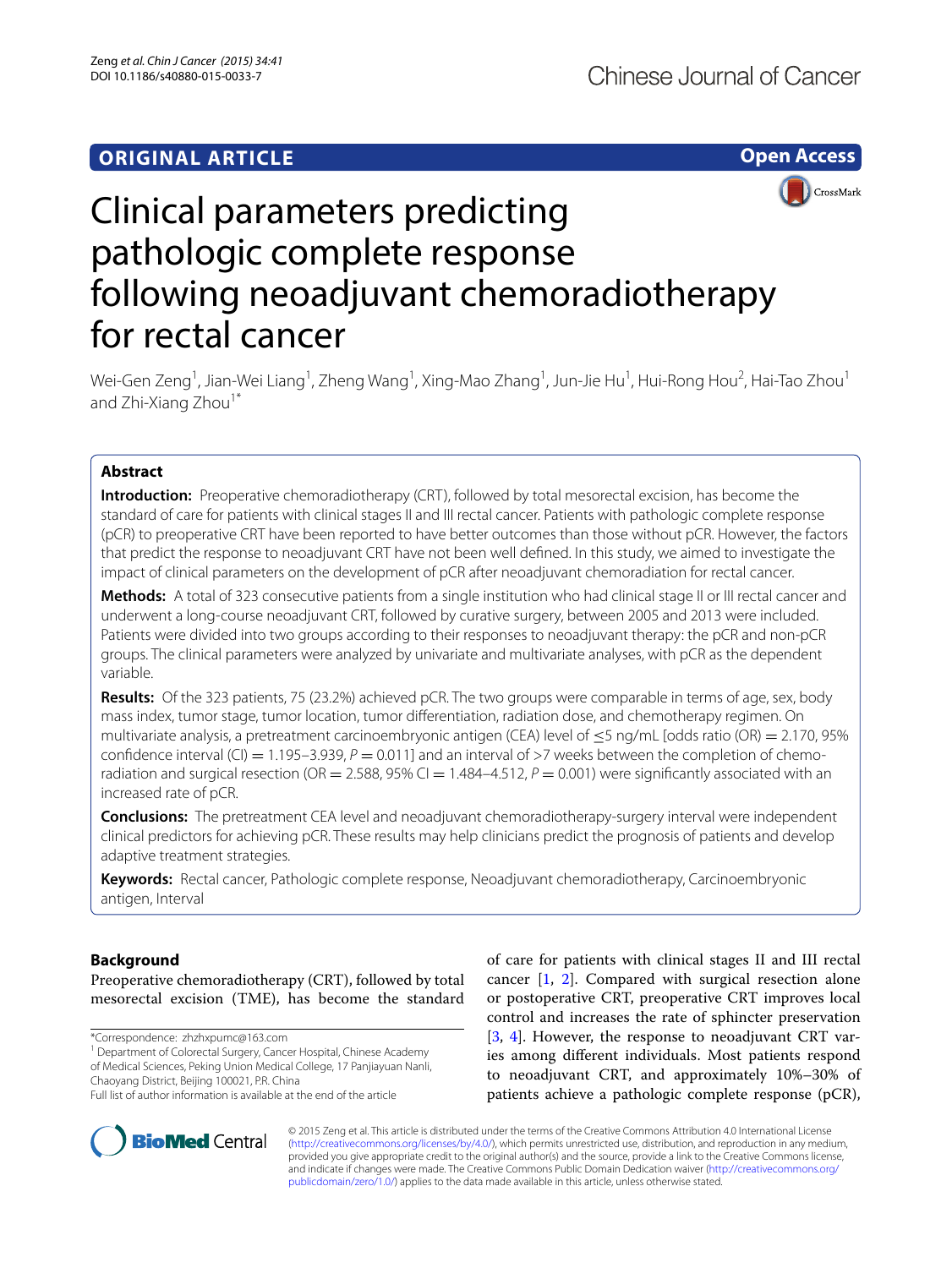wherein they lack any viable tumor cells in the final surgical specimen [\[5](#page-5-4)]. By contrast, some patients show no response or are resistant to CRT. It has been well documented that patients who achieved pCR had better longterm outcomes than those without  $pCR$  [[5–](#page-5-4)[8\]](#page-5-5). Moreover, a wait-and-see policy is safe and feasible for patients with clinical complete response to neoadjuvant CRT [[9,](#page-5-6) [10](#page-5-7)].

As patients with pCR have a better prognosis, and the treatment strategy for these patients may be entirely different from that for the patients without pCR, the ability to predict the response to neoadjuvant CRT is of great clinical importance. Nevertheless, the factors that predict patient response to neoadjuvant CRT for rectal cancer have not been well defined. Several small retrospective studies have identified some clinical factors and molecular biomarkers that are predictors of tumor response to preoperative CRT, including the tumor size, carcinoembryonic antigen (CEA) level, epidermal growth factor receptor, and p21 [[11](#page-5-8)[–13\]](#page-5-9). These studies had small sample sizes of patients with pCR and investigated different response levels. Consequently, it remains a great challenge for clinicians to predict pCR after neoadjuvant CRT for rectal cancer.

In this study, we evaluated a large number of patients with pCR and aimed to indentify clinical factors or treatment variables associated with complete response to preoperative CRT for rectal cancer.

## **Patients and methods**

## **Patient selection**

This study was approved by the ethics committee at Cancer Hospital, Chinese Academy of Medical Sciences, and the protocol conformed to the ethical guidelines of the 1975 Declaration of Helsinki. A total of 348 consecutive patients who underwent neoadjuvant CRT between January 2005 and December 2013 were identified from our prospectively entered database. The criteria for neoadjuvant CRT were as follows: rectal adenocarcinoma confirmed by pathology, clinical stages II and III tumors, and tumors located within 10 cm of the anal verge. Twenty-five patients were excluded from the study for the following reasons: 2 patients refused surgery, 16 were treated with neoadjuvant radiotherapy without chemotherapy, and 7 underwent surgery at other hospitals.

## **Evaluation**

All patients underwent colonoscopy with biopsy and were histologically diagnosed with adenocarcinoma. Preoperative clinical staging was determined by abdominal and pelvic computed tomography (CT), transrectal

ultrasonography, pelvic magnetic resonance imaging, or a combination of these.

At least two pathologists, who are specialized in colorectal cancer, assessed the surgical specimens. pCR was defined as the absence of viable tumor cells in the surgical specimen, including lymph nodes. Patients without pCR were grouped into the non-pCR cohort.

#### **Treatment**

As previously reported [\[14](#page-5-10), [15](#page-5-11)], all patients planned to undergo a total irradiation dose of 50.0 Gy to the pelvic area, delivered in 2.0-Gy fractions daily, five times per week for 5 weeks. One of the two chemotherapeutic regimens was delivered concurrently with radiotherapy as follows: oral capecitabine at a dose of  $1,650$  mg/m<sup>2</sup> per day for 35 days, without weekend breaks, or oral capecitabine at a dose of  $1,650$  mg/m<sup>2</sup> per day for 35 days plus intravenous oxaliplatin at a dose of 50 mg/m<sup>2</sup> once weekly for 5 weeks. Surgical resection was planned for 6–8 weeks after the completion of preoperative CRT, irrespective of the response to CRT. TME was performed for each patient.

## **Data collection**

The following data were reviewed in our database: sex, age, body mass index (BMI), clinical TNM classification, tumor differentiation, tumor distance from the anal verge, radiation dose, pretreatment serum CEA level, chemotherapy regimen, and the interval between CRT and surgery.

### **Statistical analysis**

Nonparametric variables are presented as the median and range, and categorical variables are presented as the frequency with percentages. Continuous variables were analyzed with the Mann–Whitney *U* test, and categorical variables were analyzed with the Chi square test or Fisher's exact test, when appropriate. Univariate and multivariate analyses were performed by using logistic regression and Cox proportional hazard ratios to identify factors that predict pCR. All statistical tests were twosided, and a *P* value of <0.05 was considered statistically significant. Data were analyzed by Statistical Package for the Social Science (SPSS) 18.0 for Windows (SPSS Inc., Chicago, IL, USA).

# **Results**

#### **Patient demographics**

Patient demographics and tumor characteristics are shown in Table [1](#page-2-0). A total of 323 consecutive patients with clinical stages II and III rectal adenocarcinoma who underwent long-course neoadjuvant CRT followed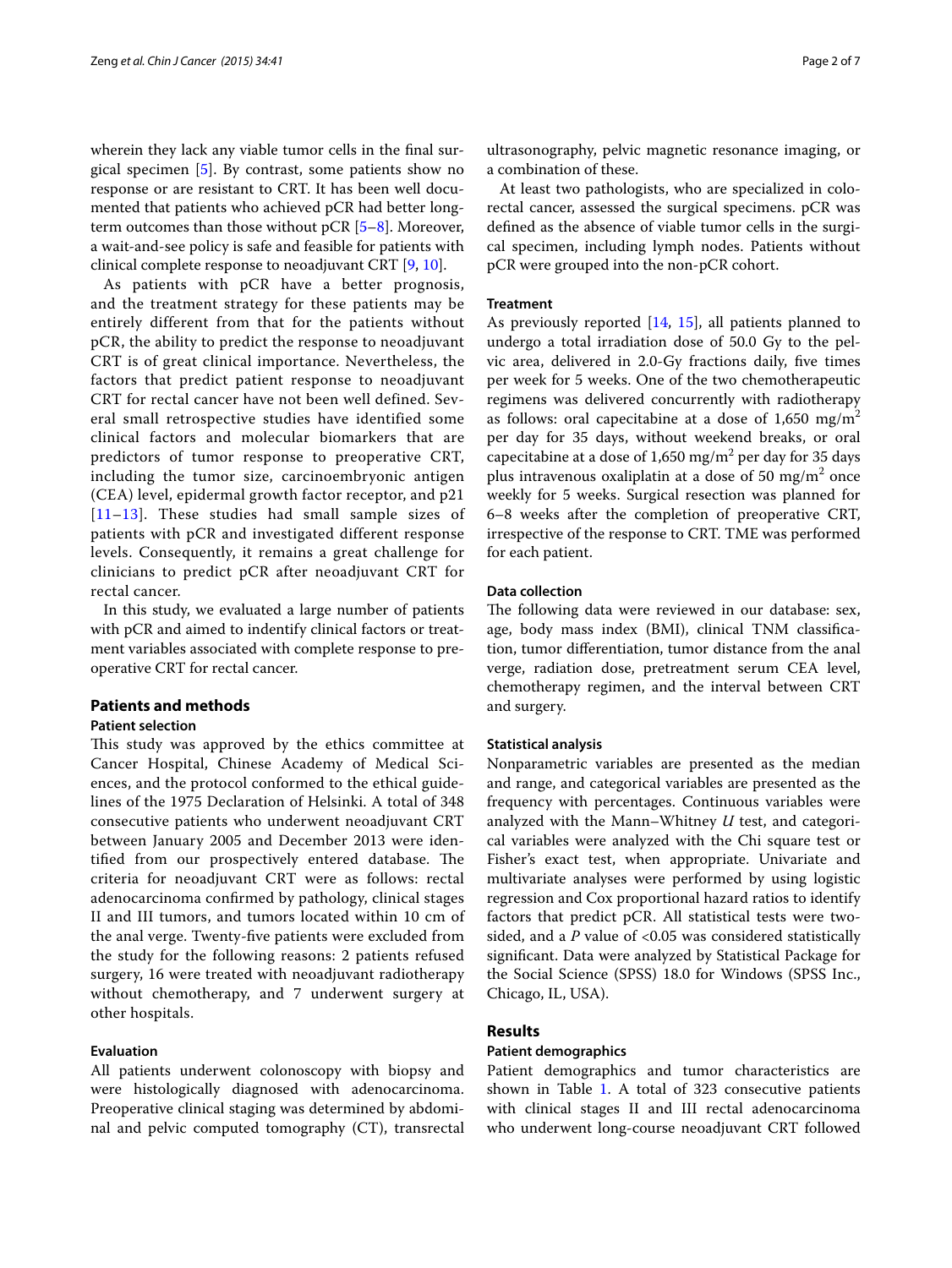<span id="page-2-0"></span>

| Variable                                       | Total ( $n = 323$ ) | $pCR (n = 75)$     | Non-pCR $(n = 248)$ | P value |
|------------------------------------------------|---------------------|--------------------|---------------------|---------|
| Age (years) <sup>a</sup>                       | $57(26-86)$         | $57(26-86)$        | 58 (32-78)          | 0.773   |
| Sex                                            |                     |                    |                     | 0.342   |
| Male                                           | 174 (53.9)          | 44 (58.7)          | 130 (52.4)          |         |
| Female                                         | 149 (46.1)          | 31(41.3)           | 118 (47.6)          |         |
| BMI $(kq/m2)a$                                 | 23.6 (17.0-32.2)    | 24.2 (17.4-31.2)   | 23.5 (17.0-32.2)    | 0.386   |
| cT category                                    |                     |                    |                     | 0.297   |
| 2                                              | 26(8.0)             | 7(9.3)             | 19(7.6)             |         |
| 3                                              | 234 (72.5)          | 58 (77.3)          | 176 (71.0)          |         |
| $\overline{4}$                                 | 63 (19.5)           | 10(13.3)           | 53 (21.4)           |         |
| cN category                                    |                     |                    |                     | 0.791   |
| N <sub>0</sub>                                 | 88 (27.2)           | 21(28.0)           | 67(27.0)            |         |
| N1                                             | 161 (49.9)          | 35(46.7)           | 126 (50.8)          |         |
| N <sub>2</sub>                                 | 74 (22.9)           | 19 (25.3)          | 55 (22.2)           |         |
| cTNM classification                            |                     |                    |                     | 0.867   |
| Ш                                              | 88 (27.2)           | 21(28.0)           | 67(27.0)            |         |
| $\mathbf{III}$                                 | 235 (72.8)          | 54 (72.0)          | 181 (73.0)          |         |
| Distance from the anal verge (cm) <sup>a</sup> | $6(0-10)$           | $6(0-10)$          | $6(0-10)$           | 0.721   |
| Pretreatment CEA (ng/mL) <sup>a</sup>          | $3.8(0.02 - 31.5)$  | $2.9(0.06 - 24.9)$ | $4.2(0.02 - 31.5)$  | 0.001   |
| Tumor differentiation                          |                     |                    |                     | 0.679   |
| Well                                           | 24(7.4)             | 6(8.0)             | 18(7.3)             |         |
| Moderate                                       | 250 (77.4)          | 60 (80.0)          | 190 (76.6)          |         |
| Poor                                           | 49 (15.2)           | 9(12.0)            | 40(16.1)            |         |
| Type of surgery                                |                     |                    |                     | 0.543   |
| Low anterior resection                         | 190 (58.8)          | 40(53.3)           | 150 (60.5)          |         |
| Abdominoperineal resection                     | 122 (37.8)          | 32 (42.7)          | 90(36.3)            |         |
| Hartmann operation                             | 11(3.4)             | 3(4.0)             | 8(3.2)              |         |
| Chemotherapy                                   |                     |                    |                     | 0.729   |
| Capecitabine                                   | 267 (82.7)          | 61(81.3)           | 206 (83.1)          |         |
| Capecitabine + oxaliplatin                     | 56 (17.3)           | 14(18.7)           | 42 (16.9)           |         |
| Time interval (day) <sup>a</sup>               | $50(25 - 105)$      | 57 (35-79)         | 49 (25-105)         | < 0.001 |
| Radiation dose (Gy) <sup>a</sup>               | $50(38-60)$         | $50(40-60)$        | $50(38-60)$         | 0.225   |

*BMI* body mass index, *CEA* carcinoembryonic antigen, *pCR* pathologic complete response, *cT category* clinical tumor category, *cN category* clinical node category, *cTNM classification* clinical tumor-node-metastasis classification.

<sup>a</sup> These values are presented as the median followed by the range in parentheses; other values are presents as numbers of patients followed by the percentage in parentheses.

by TME were included in this study. The median age was 57 years (range 26–86 years). Of the 323 patients, 174 (53.9%) were males, and 149 (46.1%) were females; 78 (27.2%) had clinical stage II disease, and 235 (72.8%) had clinical stage III disease. The median distance of the tumor from the anal verge was 6 cm (range 0–10 cm). All patients received a long-course radiation, and the median radiation dose was 50 Gy (range 38–60 Gy). A total of 267 (82.7%) patients received oral capecitabine alone, concurrent with radiotherapy, and 56 (17.3%) patients received both capecitabine and oxaliplatin. The median interval between the completion of CRT and surgery was 50 days (range 25–105 days).

Of the 323 patients, 75 (23.2%) achieved a pCR, and 248 (76.8%) did not. The patients were divided into two groups, the pCR ( $n = 75$ ) and non-pCR ( $n = 248$ ) groups. The following clinical parameters were comparable between the pCR and non-pCR groups: age, sex, BMI, distance of the tumor from the anal verge, pretreatment clinical T or N category, and tumor differentiation. The chemotherapy regimens, radiation dose, and type of surgery were not significantly different between the pCR and non-pCR groups. The pretreatment serum CEA level was significantly lower in the pCR group than in the nonpCR group (2.9 vs. 4.2  $\text{ng/mL}$ ,  $P = 0.001$ ). The median interval between the completion of CRT and surgery was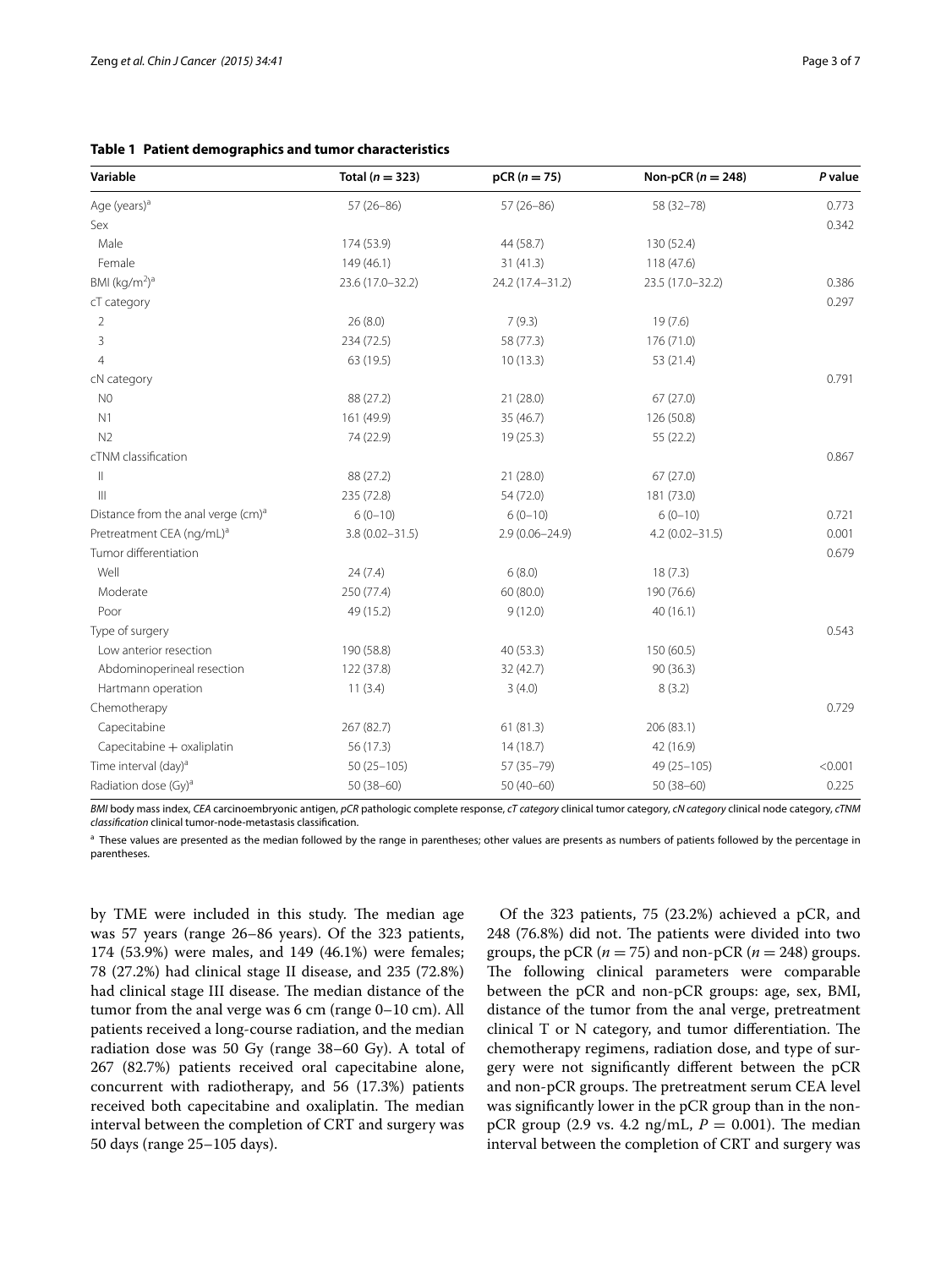significantly longer in the pCR group than in the nonpCR group (57 vs. 49 days, *P* < 0.001).

# **Predictive factors of pCR**

For the univariate and multivariate analyses, the variables were analyzed as discrete categorical variables. A median age of 57 was chosen as the cut-off value. We chose to investigate tumors located within 5 cm of the anal verge because that criterion could distinguish between middle and lower rectal cancer. An interval from the completion of CRT to surgery of longer than 7 weeks was chosen because it was the median interval in our study.

On univariate analysis, an interval from the completion of chemoradiation to surgery of >7 weeks was associated with an increased rate of pCR [odds ratio  $(OR) = 2.658$ , 95% confidence interval (CI) =  $1.484 - 4.512$ ,  $P = 0.001$ . A lower pretreatment serum CEA level  $(\leq 5 \text{ ng/mL})$  was also significantly associated with an increased rate of pCR (OR =  $2.249$ ,  $95\%$  CI =  $1.251-4.046$ ,  $P = 0.007$ ). Other factors, such as age, sex, tumor differentiation, clinical TNM classification, tumor distance from the anal verge, radiation dose, and chemotherapy regimen, were not significantly associated with pCR (Table [2\)](#page-4-0).

On multivariate analysis, a pretreatment CEA level of  $\leq$ 5 ng/mL (OR = 2.170, 95% CI = 1.195–3.939,  $P = 0.011$ ) and an interval from the completion of neoadjuvant CRT to surgery of  $>7$  weeks (OR = 2.588, 95%)  $CI = 1.484 - 4.512$ ,  $P = 0.001$ ) were identified as independent predictors for achieving a pCR (Table [3](#page-5-12)).

### **Discussion and conclusions**

In this study, we analyzed clinical factors or treatment variables that are associated with a complete response to preoperative CRT. Our univariate and multivariate analysis results showed that a pretreatment CEA level of  $\leq$ 5 ng/mL and an interval from the completion of neoadjuvant CRT to surgery of >7 weeks were significantly associated with an increased rate of pCR.

Few studies have evaluated clinical factors associated with complete response to preoperative CRT for rectal cancer [\[16–](#page-5-13)[20\]](#page-6-0). García-Aguilar et al. [[16\]](#page-5-13) studied the clinical factors of 168 patients with locally advanced rectal cancer, but the authors failed to find any factors that were associated with  $pCR$ . Kalady et al. [\[17](#page-5-14)] identified that an interval of >8 weeks between the completion of preoperative CRT and surgical resection was the only predictor for pCR in a retrospective review of 242 patients. In the largest sample size study to date, Das et al. [[18\]](#page-5-15) evaluated the predictors of pCR in 562 patients and found that the circumferential tumor extent was the only factor that was significantly associated with pCR. In a group of 249 patients assessed by Park et al. [[19\]](#page-6-1), the pre-CRT movability, post-CRT size, post-CRT

morphology, and gross change were independent predictors of pCR. More recently, Garland et al. [\[20](#page-6-0)] found that the tumor size and pretreatment clinical N category were independent predictors of pCR after evaluating the clinical factors of 297 patients.

The serum CEA level is widely used as a tumor marker in patients with colorectal cancer. The pretreatment CEA level is useful for assessing the prognosis, and postoperative CEA testing is used for the early detection of recurrent disease [[21](#page-6-2)]. However, few studies have evaluated the value of the CEA level in predicting the response to preoperative CRT. We found that the CEA level was significantly higher in the non-pCR group than in the pCR group; 76.0% of the patients with a pCR had a normal pretreatment CEA level, versus 58.5% of the patients in the non-pCR group. In addition, a normal pretreatment CEA level was significantly associated with pCR in both univariate and multivariate analyses. Several previous studies have reported similar results [\[20,](#page-6-0) [22,](#page-6-3) [23](#page-6-4)]. Yoon et al. [[22\]](#page-6-3) found that the pretreatment CEA level was an independent predictor for pCR. Recently, Garland et al. [[20\]](#page-6-0) identified that the pretreatment serum CEA levels and a decrease in the pre- to post-treatment serum CEA level were significantly associated with pCR in univariate analysis. Additionally, tumor cells that have a high density of CEA may resist radiation [\[24](#page-6-5)]. However, the exact mechanism is unclear and remains to be elucidated.

Radiation-induced necrosis and subsequent tumor regression is a time-dependent phenomenon in which a longer interval between the completion of CRT and surgery may increase the rate of pCR [\[17](#page-5-14)]. In this study, we found that an interval of >7 weeks between the completion of CRT and surgical resection was significantly associated with a higher rate of pCR (31.3 vs. 14.6%,  $P = 0.001$ ). Similarly, Kalady et al. [\[17](#page-5-14)] reported that an interval of >8 weeks was the only independent predictor for pCR (OR = 2.63, 95% CI = 1.13–6.12,  $P = 0.020$ ). Wolthuis et al. [[25](#page-6-6)] reported that an interval of >7 weeks was associated with increased pCR (28 vs. 16%,  $P = 0.030$ ), and the 5-year cancer-specific survival rate was higher in the long-interval group than in the short-interval group (91 vs. 83%,  $P = 0.046$ ). Conversely, Stein et al.  $[26]$  $[26]$  and Lim et al.  $[27]$  did not find that a longer interval between CRT and surgical resection was an independent predictor of pCR. To settle these disputes about the optimal time from CRT to surgery, randomized controlled trials are needed.

Increasing data indicate that the treatment response to chemoradiation associated with the oncologic outcomes [\[28\]](#page-6-9). To improve the response, some randomized trials have added oxaliplatin or targeted drugs into the currently widely used fluorinated, pyrimidine-based preoperative chemotherapy regimen [\[29–](#page-6-10)[31](#page-6-11)]. However, none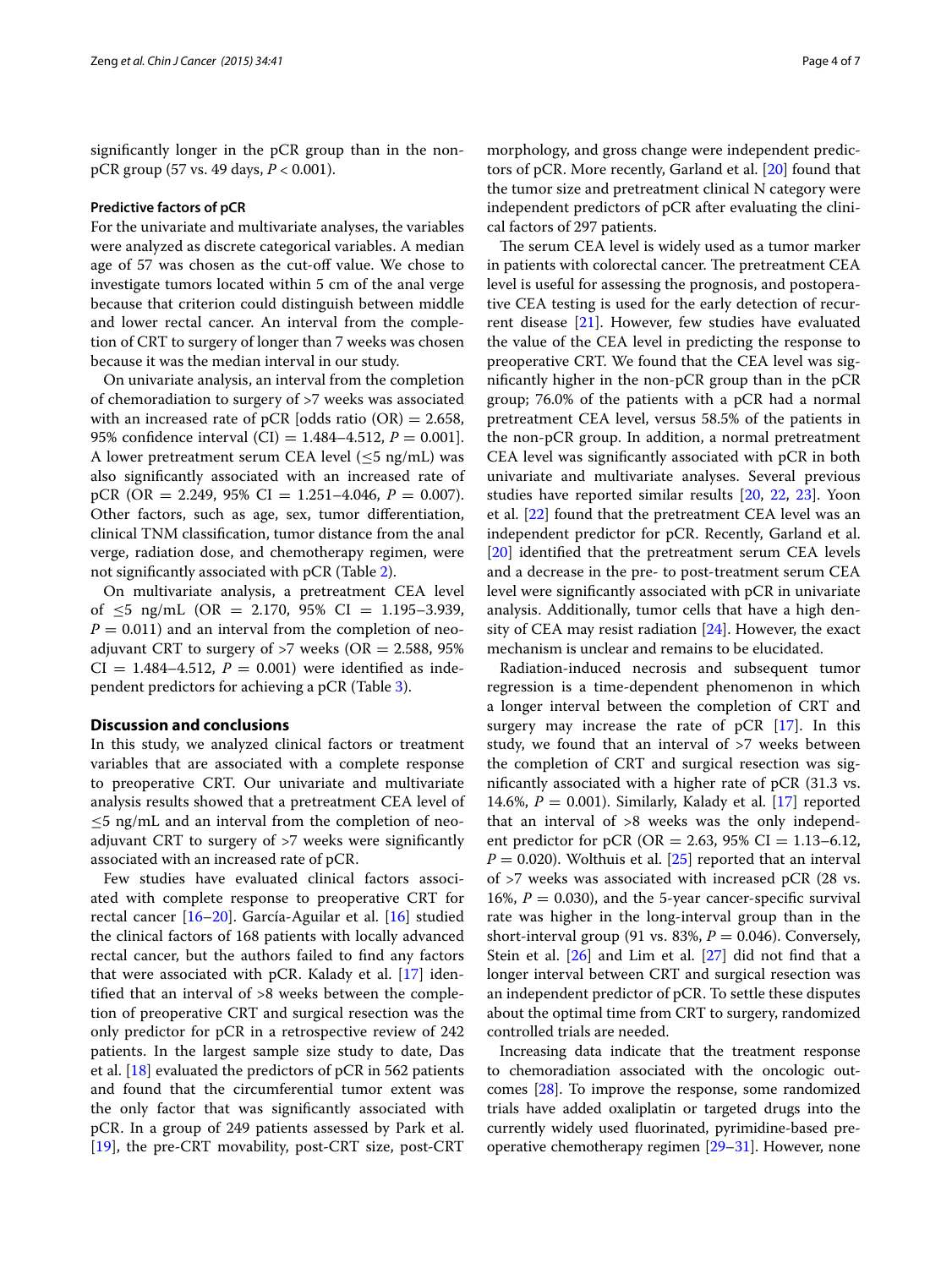<span id="page-4-0"></span>**Table 2 Univariate analyses of predictors for pCR**

| Variable                          | $pCR (n = 75)$ | Non-pCR $(n = 248)$ | Odds ratio (95% CI)    | P value |
|-----------------------------------|----------------|---------------------|------------------------|---------|
| Age (years)                       |                |                     |                        |         |
| $\leq 57$                         | 36 (48.0)      | 127(51.2)           | Reference              |         |
| >57                               | 39 (52.0)      | 121 (48.8)          | 1.137 (0.678-1.907)    | 0.626   |
| Sex                               |                |                     |                        |         |
| Male                              | 44 (58.7)      | 130 (52.4)          | Reference              |         |
| Female                            | 31(41.3)       | 118 (47.6)          | 0.776 (0.460-1.309)    | 0.342   |
| cT category                       |                |                     |                        |         |
| $\overline{2}$                    | 7(9.3)         | 19(7.7)             | Reference              |         |
| 3                                 | 58 (77.3)      | 176 (71.0)          | $0.894(0.358 - 2.236)$ | 0.811   |
| $\overline{4}$                    | 10(13.3)       | 53 (21.4)           | $0.512(0.171 - 1.537)$ | 0.233   |
| cN category                       |                |                     |                        |         |
| N <sub>0</sub>                    | 21(28.0)       | 67(27.0)            | Reference              |         |
| N1                                | 35 (46.7)      | 126 (50.8)          | $0.886(0.478 - 1.642)$ | 0.701   |
| N <sub>2</sub>                    | 19(25.3)       | 55 (22.2)           | 1.102 (0.539-2.255)    | 0.790   |
| cTNM classification               |                |                     |                        |         |
| $\, \parallel$                    | 21(28.0)       | 67(27.0)            | Reference              |         |
| $\mathop{\rm III}$                | 54 (72.0)      | 181 (73.0)          | $0.952(0.535 - 1.695)$ | 0.867   |
| Distance from the anal verge (cm) |                |                     |                        |         |
| >5                                | 44 (58.7)      | 156 (62.9)          | Reference              |         |
| $<$ 5                             | 31(41.3)       | 92 (37.1)           | 1.195 (0.705-2.023)    | 0.508   |
| Pretreatment CEA (ng/mL)          |                |                     |                        |         |
| >5                                | 18 (24.0)      | 103 (41.5)          | Reference              |         |
| $\leq 5$                          | 57 (76.0)      | 145 (58.5)          | 2.249 (1.251-4.046)    | 0.007   |
| Tumor differentiation             |                |                     |                        |         |
| Well                              | 6(8.0)         | 18(7.3)             | Reference              |         |
| Moderate                          | 60(80.0)       | 190 (76.6)          | $0.947(0.360 - 2.495)$ | 0.913   |
| Poor                              | 9(12.0)        | 40(16.1)            | $0.675(0.209 - 2.182)$ | 0.511   |
| Type of surgery                   |                |                     |                        |         |
| Low anterior resection            | 40 (53.3)      | 150 (60.5)          | Reference              |         |
| Abdominoperineal resection        | 32(42.7)       | 90(36.3)            | 1.333 (0.782-2.273)    | 0.290   |
| Hartmann operation                | 3(4.0)         | 8(3.2)              | 1.406 (0.357-5.545)    | 0.626   |
| Chemotherapy                      |                |                     |                        |         |
| Capecitabine                      | 61(81.3)       | 206 (83.1)          | Reference              |         |
| Capecitabine + oxaliplatin        | 14(18.7)       | 42 (16.9)           | 1.126 (0.577-2.198)    | 0.729   |
| Time interval (weeks)             |                |                     |                        |         |
| $\leq 7$                          | 23 (30.7)      | 134 (54.0)          | Reference              |         |
| >7                                | 52 (69.3)      | 114 (46.0)          | 2.658 (1.532-4.609)    | 0.001   |
| Radiation dose (Gy)               |                |                     |                        |         |
| < 50                              | 4(5.3)         | 14(5.6)             | Reference              |         |
| $=50$                             | 63 (84.0)      | 221(89.1)           | $0.998(0.317 - 3.138)$ | 0.997   |
| >50                               | 8(10.7)        | 13(5.2)             | 2.154 (0.522-8.892)    | 0.289   |

All values are presents as numbers of patients followed by percentages in parentheses. Other footnotes as in Table [1](#page-2-0).

*CI* confidence interval.

of these studies reported an increased pCR rate. Recently, O'Connell et al. [[29](#page-6-10)] reported that adding oxaliplatin did not improve the rates of pCR, sphincter-sparing surgery, or surgical down-staging; instead, oxaliplatin added significant toxicity. We also found that the addition of oxaliplatin

did not increase the pCR rate (25.0 vs. 22.8%, *P* = 0.729). By contrast, waiting a longer time between CRT and surgery was significantly associated with a higher rate of pCR.

There are some potential limitations of this study. Because this was a retrospective study, there may be bias.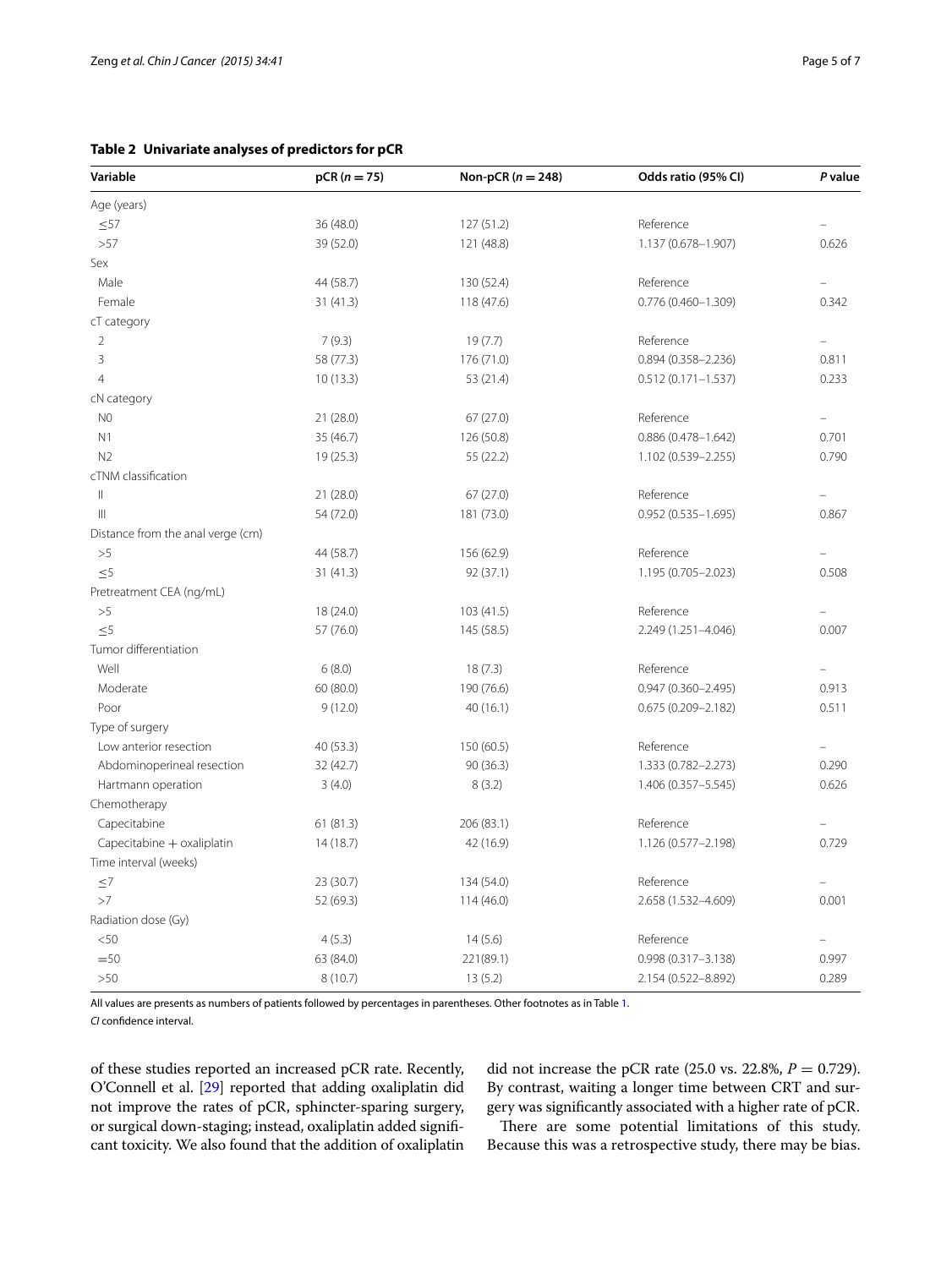<span id="page-5-12"></span>**Table 3 Multivariate analyses of predictors for pCR**

| Variable              | Odds ratio | 95% CI      | P value |
|-----------------------|------------|-------------|---------|
| Serum CEA (ng/mL)     |            |             |         |
| >5                    | Reference  |             |         |
| $<$ 5                 | 2.170      | 1.195-3.939 | 0.011   |
| Time interval (weeks) |            |             |         |
| $\leq$ 7              | Reference  |             |         |
| >7                    | 2.588      | 1.484-4.512 | 0.001   |
|                       |            |             |         |

Footnotes as in Tables [1](#page-2-0) and [2](#page-4-0).

Additionally, we evaluated patients who were treated over the course of 9 years. The CRT regimen and pathologic assessment may change over time. Other studies have reported some variables that were not included in this study, such as tumor size, circumferential extent of tumor, morphology, and gross change after CRT. These factors are subjective parameters that are susceptible to inter-observer variations, and it is difficult to assess these factors in a retrospective study.

Further prospective studies are needed to identify the predictors for pCR and elucidate its potential mechanisms. In the future, it may be possible to stratify patients into different response groups before CRT is initiated, which could allow us to develop individualized therapy plans. Patients who are considered good responders to preoperative CRT may benefit little from TME, and their optimal treatment may involve nonoperative management or local excision. Patients who are stratified into the poor response group may need more aggressive therapies or alternative new therapies.

In conclusion, this large, retrospective study demonstrated that a pretreatment CEA level of  $\leq$ 5 ng/mL and an interval from the completion of neoadjuvant CRT to surgery of >7 weeks were independent clinical predictors for achieving pCR. These findings may help clinicians predict the prognosis of patients and develop individualized treatment strategies.

#### **Authors' contributions**

W-GZ, Z-XZ, and J-WL conceived of the study and participated in its design and coordination. ZW, X-MZ, and J-JH performed the statistical analyses and interpretation. H-RH, H-TZ, and W-GZ drafted the manuscript. All authors read and approved the final manuscript.

#### **Author details**

<sup>1</sup> Department of Colorectal Surgery, Cancer Hospital, Chinese Academy of Medical Sciences, Peking Union Medical College, 17 Panjiayuan Nanli, Chaoyang District, Beijing 100021, P.R. China. 2 The Overall Planning Office, Cancer Hospital, Chinese Academy of Medical Sciences and Peking Union Medical College, Beijing 100021, P.R. China.

#### **Compliance with ethical guidelines**

#### **Competing interests**

The authors declare that they have no competing interests.

Received: 8 September 2014 Accepted: 23 April 2015 Published online: 13 August 2015

#### **References**

- <span id="page-5-0"></span>1. Fleming FJ, Påhlman L, Monson JR. Neoadjuvant therapy in rectal cancer. Dis Colon Rectum. 2011;54(7):901–2.
- <span id="page-5-1"></span>2. Glimelius B. Neo-adjuvant radiotherapy in rectal cancer. World J Gastroenterol. 2013;19(46):8489–501.
- <span id="page-5-2"></span>3. Sauer R, Becker H, Hohenberger W, Rödel C, Wittekind C, Fietkau R, et al. Preoperative versus postoperative chemoradiotherapy for rectal cancer. N Engl J Med. 2004;351(17):1731–40.
- <span id="page-5-3"></span>4. Sauer R, Liersch T, Merkel S, Fietkau R, Hohenberger W, Hess C, et al. Preoperative versus postoperative chemoradiotherapy for locally advanced rectal cancer: results of the German CAO/ARO/AIO-94 randomized phase III trial after a median follow-up of 11 years. J Clin Oncol. 2012;30(16):1926–33.
- <span id="page-5-4"></span>5. Martin ST, Heneghan HM, Winter DC. Systematic review and meta-analysis of outcomes following pathological complete response to neoadjuvant chemoradiotherapy for rectal cancer. Br J Surg. 2012;99(7):918–28.
- 6. Maas M, Nelemans PJ, Valentini V, Das P, Rödel C, Kuo LJ, et al. Long-term outcome in patients with a pathological complete response after chemoradiation for rectal cancer: a pooled analysis of individual patient data. Lancet Oncol. 2010;11(9):835–44.
- 7. de Campos-Lobato LF, Stocchi L, da Luz Moreira A, Geisler D, Dietz DW, Lavery IC, et al. Pathologic complete response after neoadjuvant treatment for rectal cancer decreases distant recurrence and could eradicate local recurrence. Ann Surg Oncol. 2011;18(6):1590–8.
- <span id="page-5-5"></span>8. Capirci C, Valentini V, Cionini L, De Paoli A, Rodel C, Glynne-Jones R, et al. Prognostic value of pathologic complete response after neoadjuvant therapy in locally advanced rectal cancer: long-term analysis of 566 ypCR patients. Int J Radiat Oncol Biol Phys. 2008;72(1):99–107.
- <span id="page-5-6"></span>9. Habr-Gama A, Perez RO, Nadalin W, Sabbaga J, Ribeiro U Jr, Silva e Sousa AH Jr, et al. Operative versus nonoperative treatment for stage 0 distal rectal cancer following chemoradiation therapy: long-term results. Ann Surg. 2004;240(4):711–7.
- <span id="page-5-7"></span>10. Maas M, Beets-Tan RG, Lambregts DM, Lammering G, Nelemans PJ, Engelen SM, et al. Wait-and-see policy for clinical complete responders after chemoradiation for rectal cancer. J Clin Oncol. 2011;29(35):4633–40.
- <span id="page-5-8"></span>11. Moureau-Zabotto L, Farnault B, de Chaisemartin C, Esterni B, Lelong B, Viret F, et al. Predictive factors of tumor response after neoadjuvant chemoradiation for locally advanced rectal cancer. Int J Radiat Oncol Biol Phys. 2011;80(2):483–91.
- 12. Park YA, Sohn SK, Seong J, Baik SH, Lee KY, Kim NK, et al. Serum CEA as a predictor for the response to preoperative chemoradiation in rectal cancer. J Surg Oncol. 2006;93(2):145–50.
- <span id="page-5-9"></span>13. Kuremsky JG, Tepper JE, McLeod HL. Biomarkers for response to neoadjuvant chemoradiation for rectal cancer. Int J Radiat Oncol Biol Phys. 2009;74(3):673–88.
- <span id="page-5-10"></span>14. Zeng WG, Zhou ZX, Liang JW, Wang Z, Hou HR, Zhou HT, et al. Impact of interval between neoadjuvant chemoradiotherapy and surgery for rectal cancer on surgical and oncologic outcome. J Surg Oncol. 2014;110(4):463–7.
- <span id="page-5-11"></span>15. Zeng WG, Zhou ZX, Wang Z, Liang JW, Hou HR, Zhou HT, et al. Lymph node ratio is an independent prognostic factor in node positive rectal cancer patients treated with preoperative chemoradiotherapy followed by curative resection. Asian Pac J Cancer Prev. 2014;15(13):5365–9.
- <span id="page-5-13"></span>16. García-Aguilar J, Hernandez de Anda E, Sirivongs P, Lee SH, Madoff RD, Rothenberger DA. A pathologic complete response to preoperative chemoradiation is associated with lower local recurrence and improved survival in rectal cancer patients treated by mesorectal excision. Dis Colon Rectum. 2003;46(3):298–304.
- <span id="page-5-14"></span>17. Kalady MF, de Campos-Lobato LF, Stocchi L, Geisler DP, Dietz D, Lavery IC, et al. Predictive factors of pathologic complete response after neoadjuvant chemoradiation for rectal cancer. Ann Surg. 2009;250(4):582–9.
- <span id="page-5-15"></span>18. Das P, Skibber JM, Rodriguez-Bigas MA, Feig BW, Chang GJ, Wolff RA, et al. Predictors of tumor response and downstaging in patients who receive preoperative chemoradiation for rectal cancer. Cancer. 2007;109(9):1750–5.